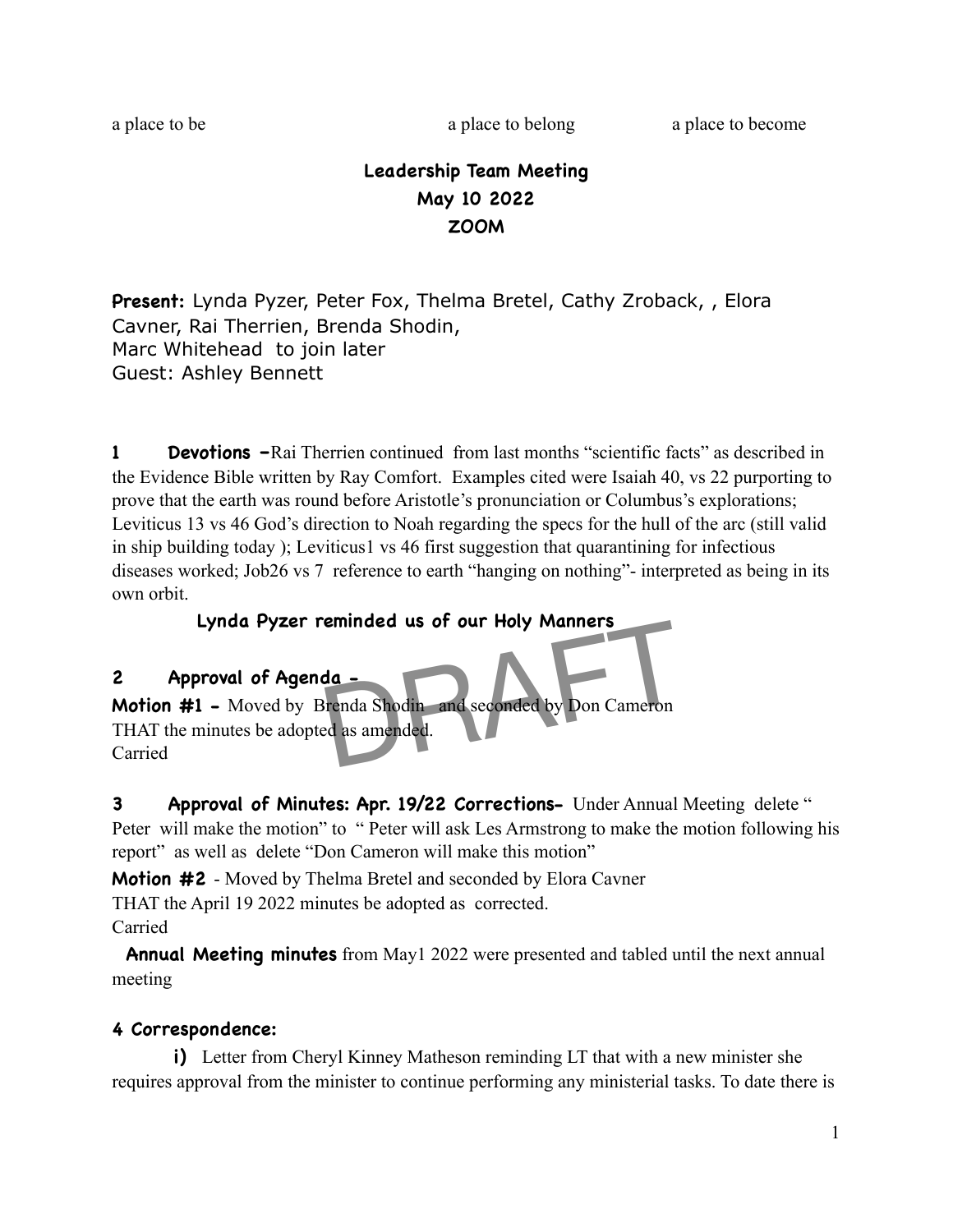a wedding, a funeral, a service and any summer functions. The letter was referred to M&P for necessary follow up.

 **ii)** An email was received from Jan Richardson. She has agreed to do a graveside service for Don James McCrae on June 25/22. She requires LT permission to enter his burial in Knox's records. Consensus achieved

**iii**) Covid protocols: a question has been posed about Knox functions vs functions at Knox and masking—we can discuss this under the "revisited" section of the minutes.

#### **5 Reports:**

**i)** Finance & Stewardship- Peter Fox- as printed- both finance report & Insurance information Example 2018 Peter Fox-as printed- both finance

**ii)** Worship Interest Group- Cathy Zroback- there has been no meeting since her last repot to LT (They meet this Thurs). As a point of information ,they have discussed our annual picnic but the logistics of Covid still make it difficult. No decision has been made to date. Some discussion occurred. Would it work early Sept? WIG will discuss further

June 12 is Pride Sunday with a guest speaker

June 19 is a Baptism

Lynda Pyzer- requested that WIG review our funeral & wedding policies

 - Would WIG consider taking responsibility for the outside sign? (Question- do you want regular changes?) Cathy will take to WIG meeting

**iii)** Ministry & Personnel – Brenda Shodin- she & Louise Marston have not met as Brenda has been away. They will meet to discuss the arrival of our new minister. Louise would like to consult with young families to see what they see as the role for a youth worker . Sarah Pyzer's exit interview left some good ideas for the position. M&P needs members, both for continuity and because Mark health has precluded his participation.

**iv)** Pantry – Cathy Zroback- pantry has been busy. Prepacking hampers for distribution by agencies is working well.

**v)** Building –Cathy Zroback- Meeting about flooring tomorrow

The bathroom fan is not hooked up

 They are trying to resolve the heat issue in the minister's office. If it is shut off ,the rooms above get too cold

 The choir room window was accidentally broken by neighbour. Attempts to contact them have been unsuccessful so far.

The stained glass windows are not priority at the moment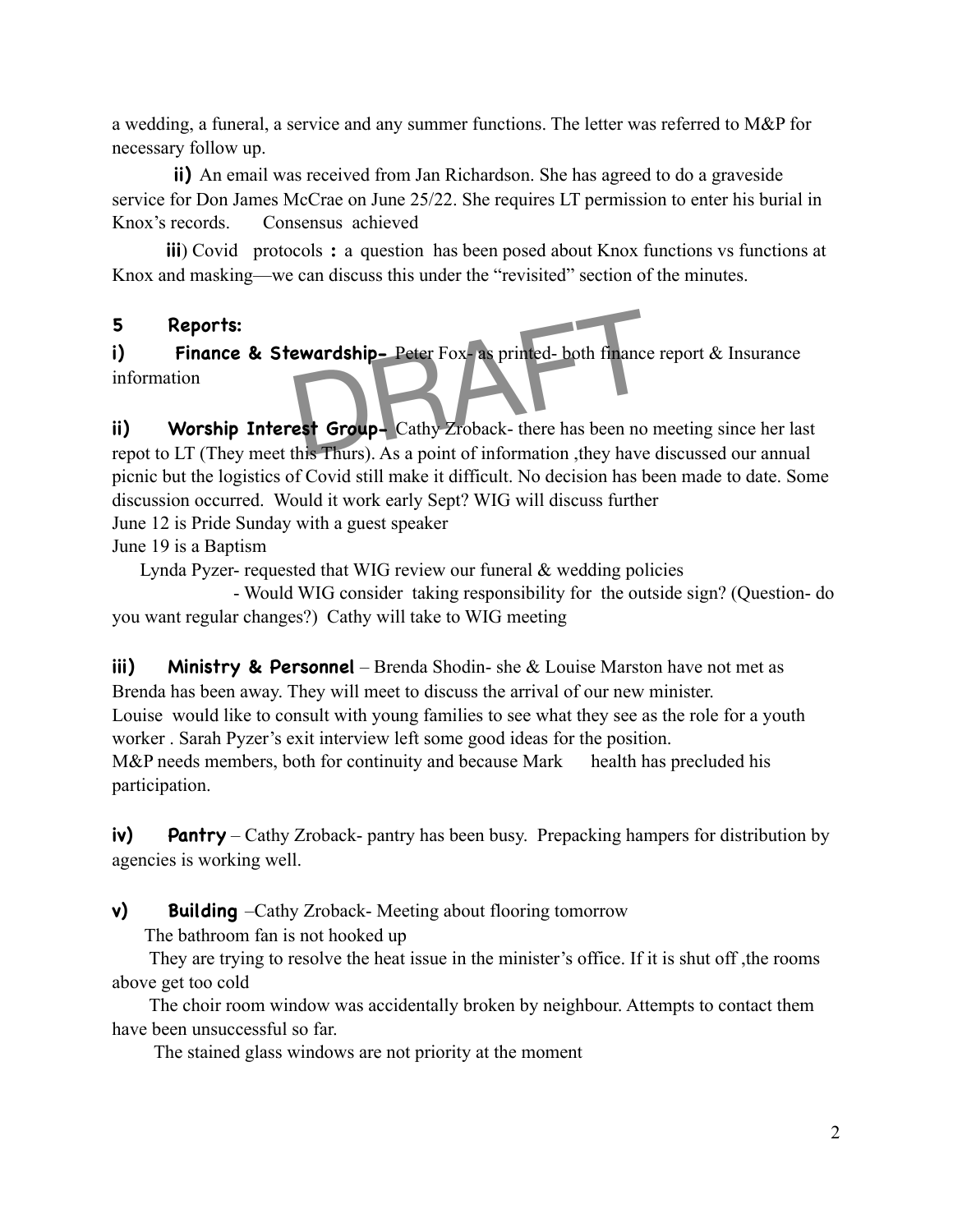### **6 Revisitations –**

**i)** Annual Meeting Motions for WIG request of In Memorium Funds-These motions were mistakenly neglected. Apparently General funds re adequate to cover the purchase of candle lighting equipment at the moment . WIG should purchase. Brenda Shodin advised that Live streaming equipment was the second part of the missed request but she has since learned that actual needs for live streaming may not be as initially thought. Once the exact equipment need is sure, the congregation can be approached.

**ii)** Review Of Covid Protocols for Church services & activities at KNOX A question has arisen as to who is required to follow what (eg wedding, baptisms, funerals) For worship, we should continue with masks & distancing. Covid Protocols for Church services & activities<br>to who is required to follow what (eg wedding,<br>continue with masks & distancing.<br>Encourage to the meeting this week.<br>us further at their meeting this week.<br>gly encourage fol

Further discussion ensued but no decisions were made. Cheryl KM has decided her "dress" for baptisms. WIG will discuss further at their meeting this week.

Knox continues to strongly encourage following Public Health Guidelines during their function. Other organizations should follow their own guidelines.

**iii)** Rental Policy- Lynda Pyzer & Marc Whitehead discussed it. Outcome was Cheryl Dyck should use it as is and see how it works for her.

The form for rental is a good tool

 A damage deposit of \$25.00 and \$25.00 for a key will be required but is refundable after use if appropriate & returned.

Thelma asked who "confirms " the appropriateness for the return- ?Cheryl Dyck or say "staff or designate"

Lynda Pyzer will make a copy that M&P can take to Cheryl Dyck & work through with her.

 **iv)** Leadership Team Terms: Lynda Pyzer**-** Some have interpreted extensions to be for a year. This is not necessarily so- the motion was until the next annual meeting. Nominating new members is a concern, is there another way to do it?

 **v)** Sanctuary Focus Group- Lynda Pyzer**-** Regarding renovations- do we follow up or let it ride. Cathy is unable to participate right now  $\&$  she is a main character in the discussions which require significant investigation if big changes are proposed.. It was suggested we hold it until after our retreat then set a date deadline for a focus group decision.

 **vi)** Spiritual Interest Group- Lynda Pyzer- the following is for information only. Lynda P has spoken to them.

This is an enthusiastic group. They have an application for new Interest Groups ready to submit but would like to wait until August when the New Minister is here & they can collaborate with her. There are 6 members.

### **7 New Business**

**i)** Prairie to Pine Regional Council Annual Meeting: Lynda Pyzer & Brenda Shodin reporting: The theme was REVISIONING & RECONNECTING. It was not a business meeting. Brenda led worship. They met is small groups for topic discussion but without a facilitator. Brenda observed that there is LOTS happening "out there" but learning about it all is an issue. WE need a sharing method.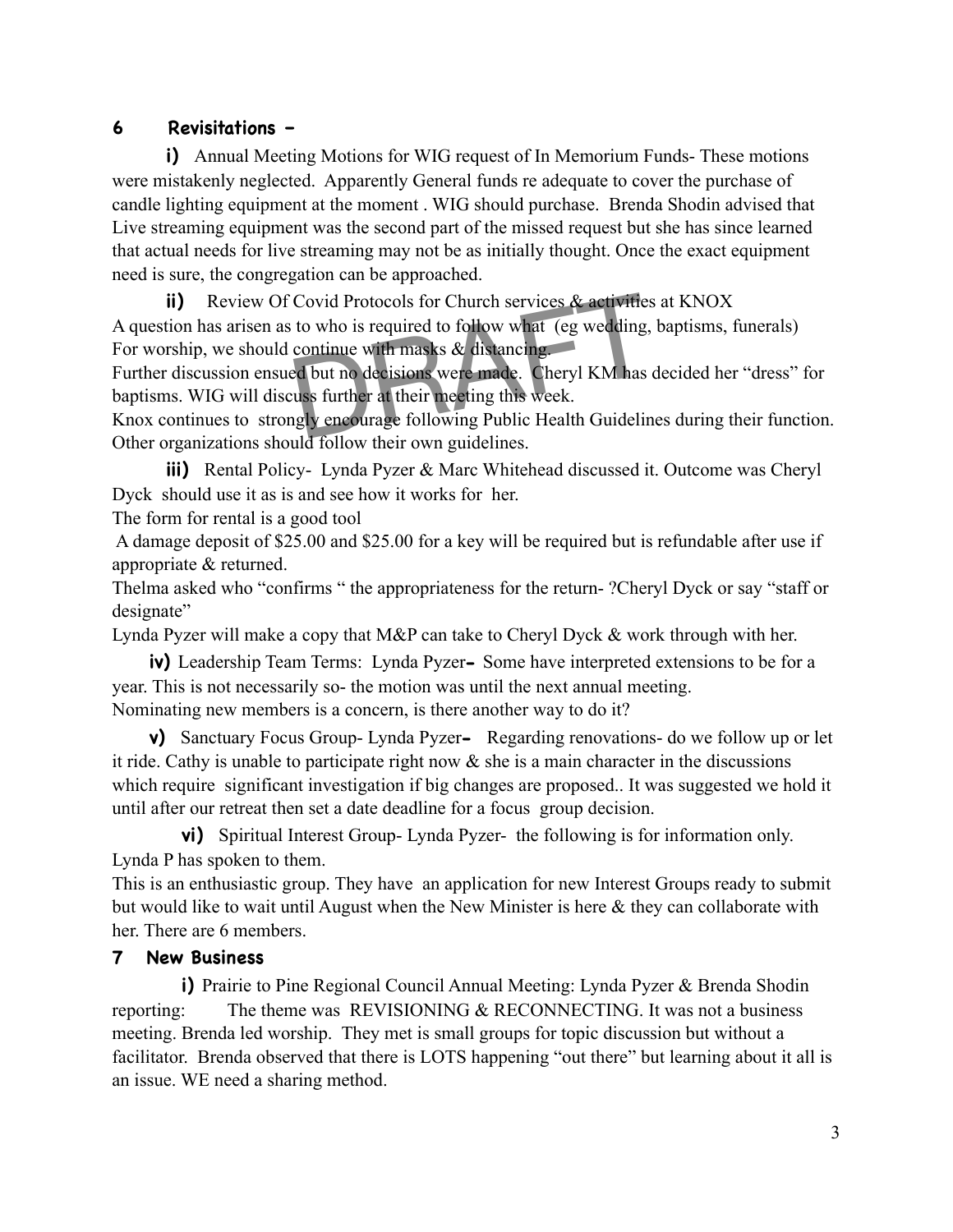Friday was a "taking stock" – how do you name loss? (over Covid). But also, "What did you gain"?

Saturday was resource sharing.

They had opportunity to meet Michael Blair, the new General Secretary. He spoke about what it means to be a "man of colour" to be at a white women dominated meeting.

There is a new digital hymn book in the works. They hope to have it out in about 5 years( have to make sure everyone can use it re copyright etc). To date there has been NO consultation with music makers across the country.

Last speaker was Dr.Hill, a Research & Policy Analyst with a PhD in Natural Resources from God's Lake MB. He calls himself ININUI. Question- Would he come to Kenora to speak?

There are 2 retirees

3PM was the reaffirmation of Designated Lay Ministers.

**ii)** ART- Lynda Pyzer- Jan Fletcher had this idea years back

 The bulletin boards in the lower hall could be used to display art from all ages. How would we initiate it? Lynda Pyzer will get ideas for start up and how to do it. Crescent Rouge has an interesting web site that includes art.

**iii)** Telephone & Internet in the office. Cheryl is working on it but there are issues sending newsletters . many are not being received. Cheryl identifies many as Shaw addresses . If she takes them home they send fine. Brenda also has no issue sending to Shaw addresses

**iv) Peter Fox** will check re pictures

 **v) Brenda Shodin-** Does the management of the Discretionary Fund go back tothe Minister once she arrives- Ans-yes

#### **8. Adjournment -**

 Date of next meeting –June 14/22 at Brenda Shodin's camp –a retreat from10-4 ( so pickup at 9:15 AM at the landing- Brenda will send directions). A list for "food imports" will be circulated.

Devotions -

#### **9.** Closing Prayer – Thelma Bretel